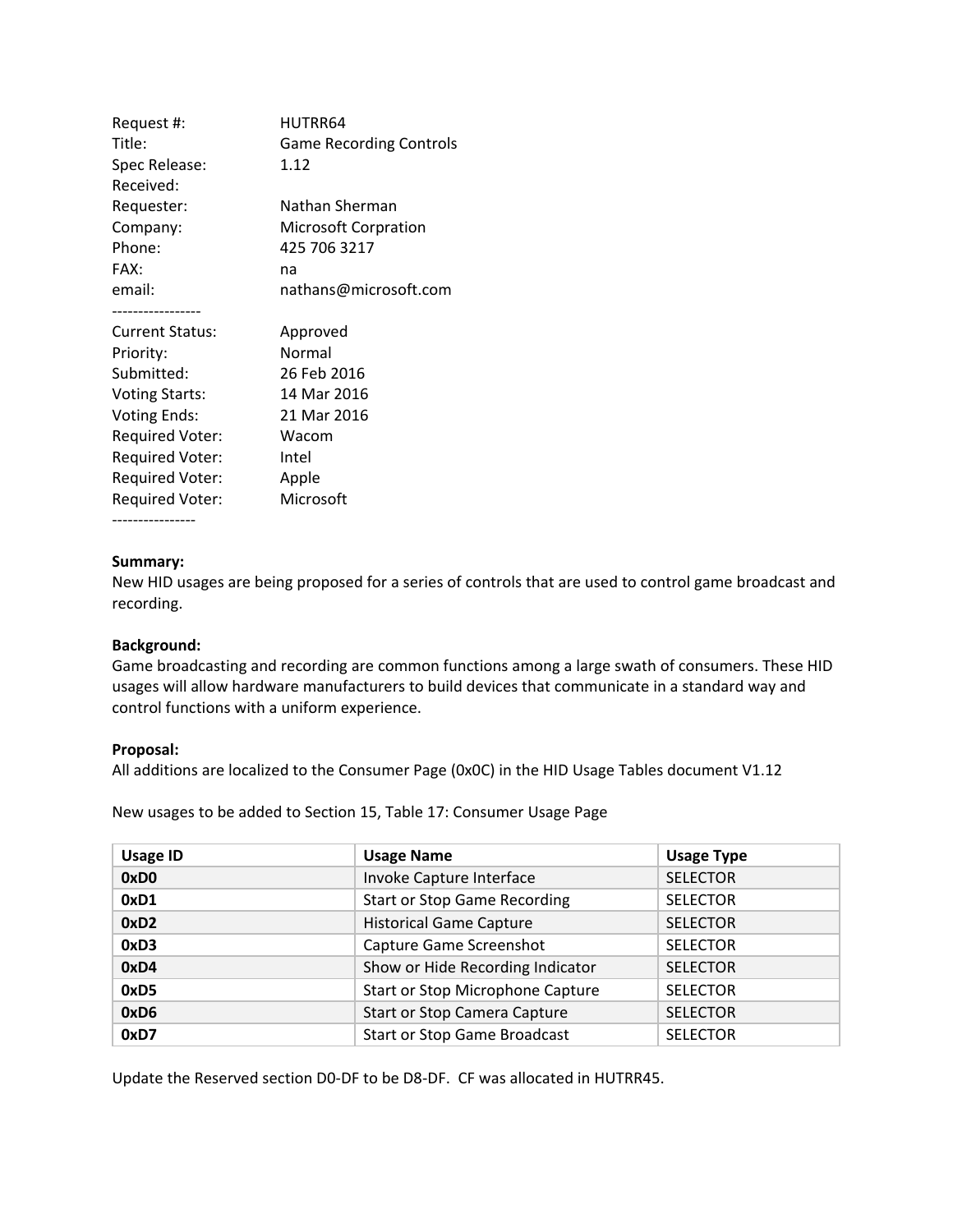## **Descriptions:**

# **(All Selectors)**

## **Invoke Capture Interface**

Invokes or dismisses the user interface that allows users to invoke game capture and broadcasting features.

## **Start or Stop Game Recording**

Toggles video capture of the game currently being played

Historical Game Capture – Takes a recording of the last X amount of gameplay

**Capture Game Screenshot** – Takes a screenshot of the game currently being played

**Show or Hide Recording Indicator** – Toggle the visibility of User Interface elements that indicate that recording is happening

**Start or Stop Microphone Capture** – Toggle the inclusion of microphone input in game recordings and broadcasting

**Start or Stop Webcam Capture** – Toggle the inclusion of webcam capture in game recordings and broadcasting

**Start or Stop Game Broadcast** – Start or stop broadcasting your gameplay to broadcast providers

### **Response:**

<Completed by reviewers>

### **Notes on Approval Procedure:**

HID WG On Line Voting Procedures

1. Votes are on a per company basis.

2. Each Review Request shall have attached a Required Voter List that is the result of recruiting by the HID Chair and submitter of members of the USB IF. Required Voter List must include the HID Chair plus 2 companies (other than the submitter) plus any others designated by the HID Chair at the Chair's discretion. The Required Voter List ensures that a quorum is available to approve the Request.

3. Impose a 7-calendar-day posting time limit for new Review Requests. HID Chair or designate must post the RR within 7 calendar days. HID Chair or designate must work with the submitter to make sure the request is valid prior to posting. Valid review request must include all fields marked as required in the template. A new template will be adopted that requires at least the following fields: Change Text,